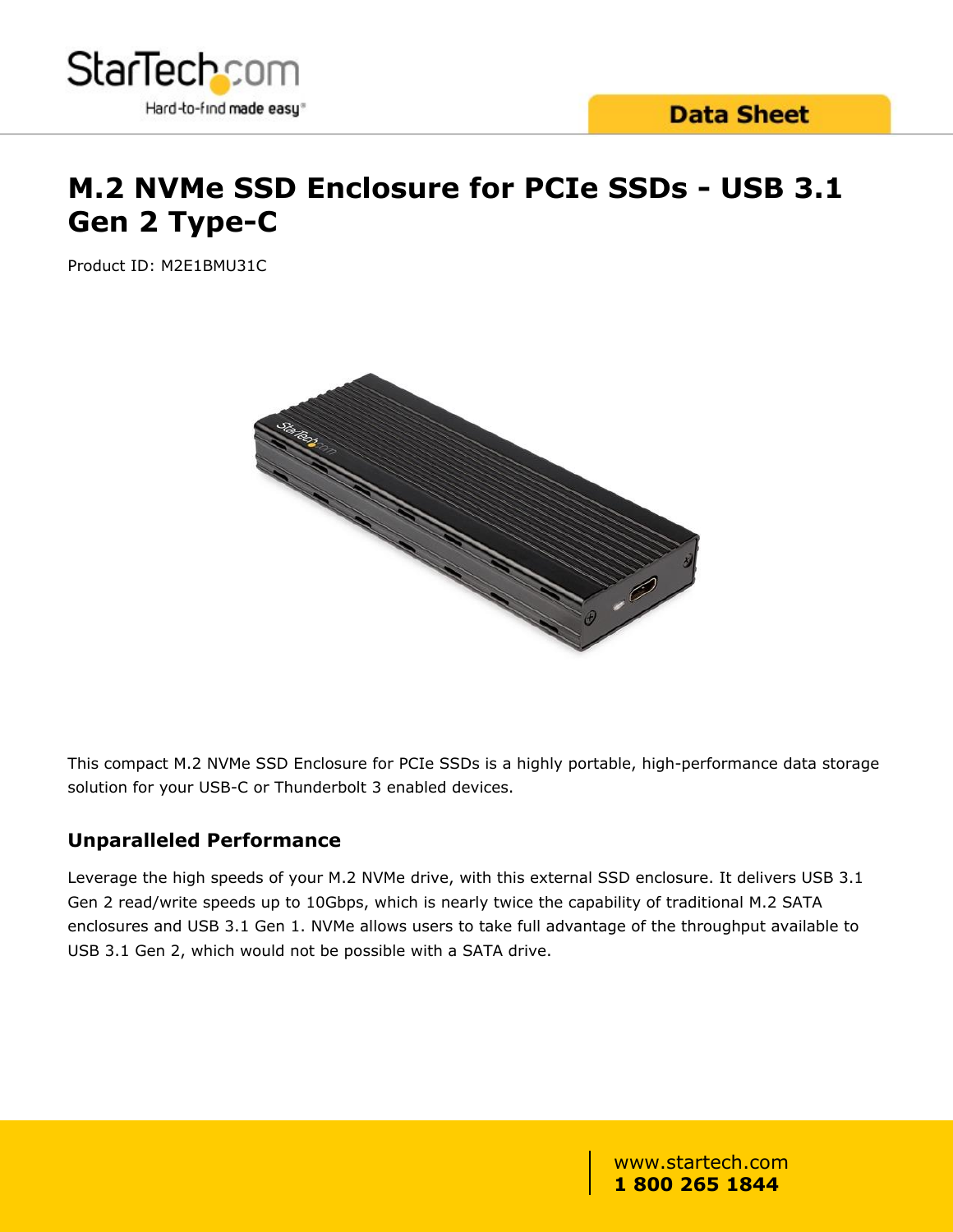

This enclosure also features ventilation holes to NVMe Speed Diagram help dissipate heat, ensuring an optimal operating temperature and helping to preserve performance.

## **Data Sheet**



 $\boldsymbol{?}$ 

### **Truly Portable**

This slim, pocket-sized enclosure for PCIe based NVMe is specially designed for mobility, with a small form-factor design that fits easily into your laptop bag. Its lightweight, yet durable aluminum housing helps to ensure your drive won't be damaged while you're on the move.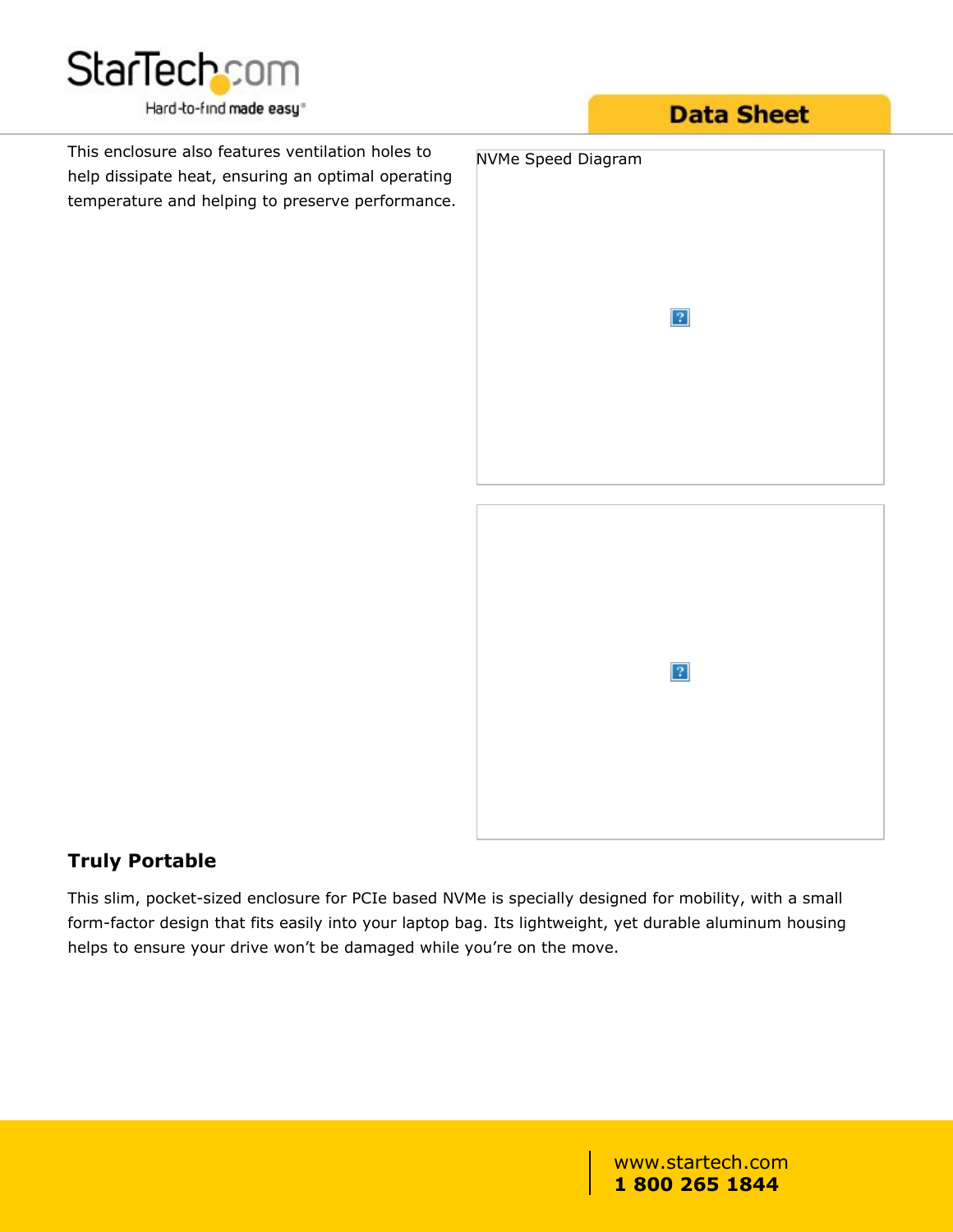

# **Data Sheet**

| M2E1BMU31C Dimensions |             |  |
|-----------------------|-------------|--|
|                       |             |  |
|                       |             |  |
|                       | $\boxed{?}$ |  |
|                       |             |  |
|                       |             |  |
|                       |             |  |
|                       |             |  |

### **Broad Compatibility**

The M.2 NVMe enclosure works with tablets, laptops, desktop computers and hosts that are equipped with USB Type-C and Thunderbolt 3 ports. It's also backward compatible with USB 3.1 Gen 1, making it a convenient solution for the office or other workplace environments.

Additionally, the enclosure supports plug-and-play installation, making it the perfect accessory for professionals on the go.

M2E1BMU31C is backed by a StarTech.com 2-year warranty and free lifetime technical support.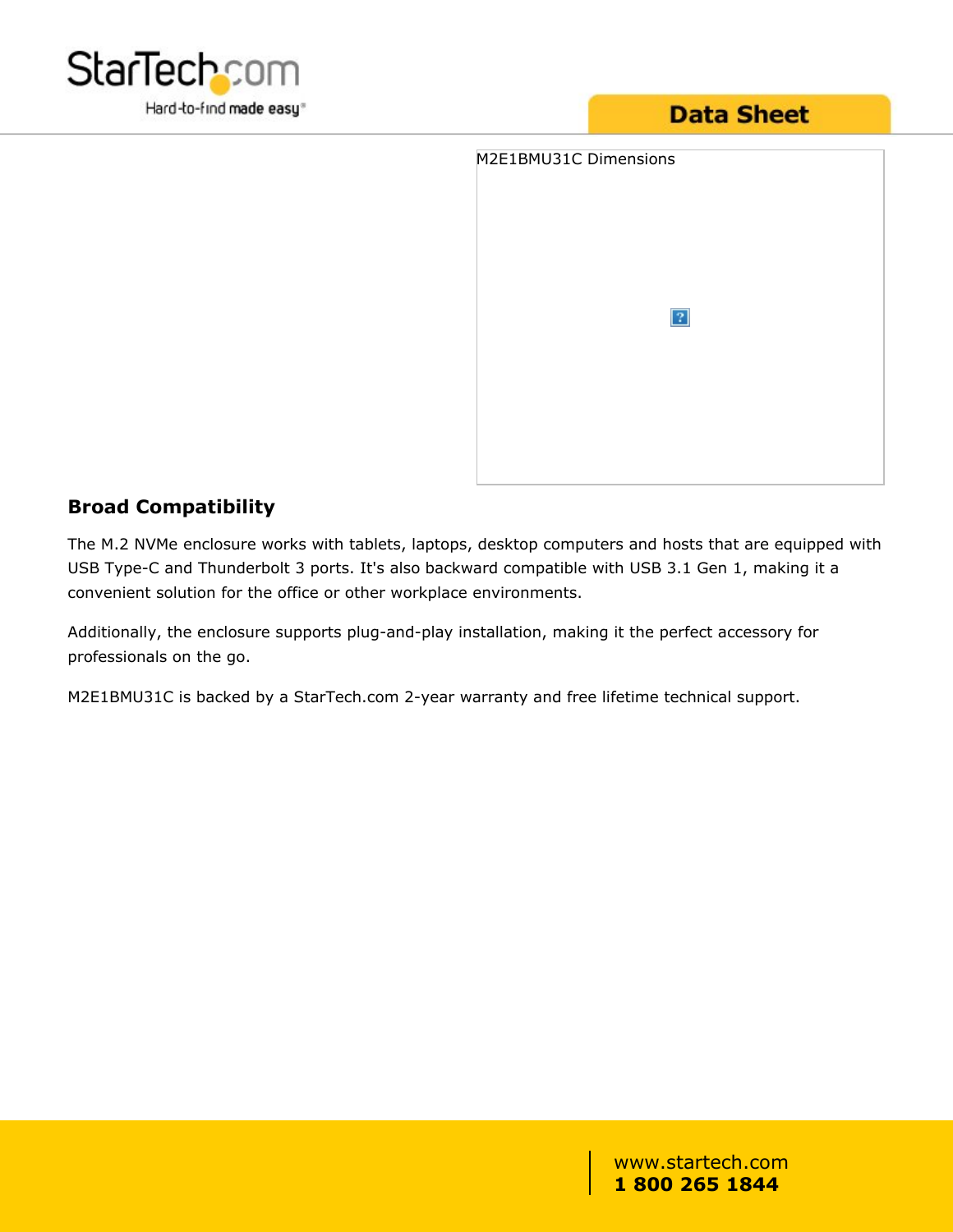

### **Data Sheet**

### **Certifications, Reports and Compatibility**









#### **Applications**

- Create a portable, high-performance storage solution
- Access your NVMe drive externally with ultra-fast transfer speeds
- Superior speeds are ideal for data-migration related tasks
- Ideal for professionals who require high-speed data access
- Perfect for data recovery, backup or repair

#### **Features**

- Turn your M.2 NVMe drive into an ultra-fast, ultra-portable storage solution for your USB-C or Thunderbolt 3 devices
- Features a solid aluminum housing designed with ventilation holes for optimal heat dissipation
- Experience an extremely fast performance with support for USB 3.1 Gen 2 and PCI Express 3.0
- Maximize portability with a small footprint, lightweight design and USB-powered performance
- Backward compatible with USB 3.1 Gen 1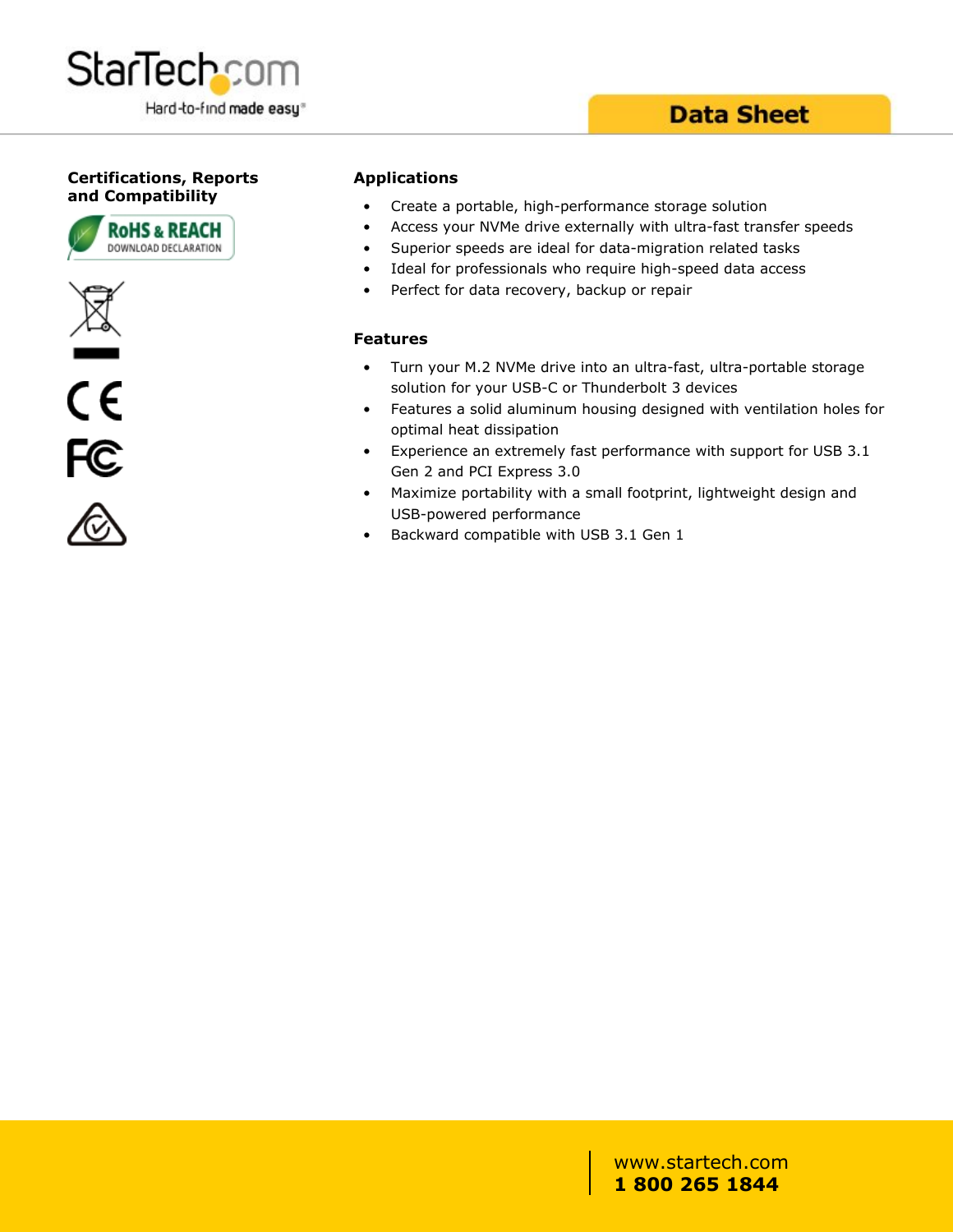

Hard-to-find made easy<sup>®</sup>

# **Data Sheet**

|                                               | Warranty                      | 2 Years                                                                                 |
|-----------------------------------------------|-------------------------------|-----------------------------------------------------------------------------------------|
| <b>Hardware</b>                               | <b>Bus Type</b>               | USB 3.1 Gen 2                                                                           |
|                                               | Chipset ID                    | ASMedia - ASM2362                                                                       |
|                                               | Compatible Drive Types        | M.2 (PCIe, NVMe, M-Key, NGFF)                                                           |
|                                               | Drive Installation            | Fixed                                                                                   |
|                                               | Drive Size                    | 22 mm - M.2 NVMe                                                                        |
|                                               | Interface                     | USB 3.1 Gen 2                                                                           |
|                                               | Number of Drives              | $\mathbf{1}$                                                                            |
|                                               | Supported Drive Height(s)     | 2230                                                                                    |
|                                               |                               | 2242                                                                                    |
|                                               |                               | 2260                                                                                    |
|                                               |                               | 2280                                                                                    |
| Performance                                   | 4Kn Support                   | Yes                                                                                     |
|                                               | <b>General Specifications</b> | Not compatible with M.2 SATA or AHCI based SSDs                                         |
|                                               | Maximum Data Transfer Rate    | 10 Gbps                                                                                 |
|                                               | <b>MTBF</b>                   | 233,398 Hours                                                                           |
|                                               | <b>TRIM Support</b>           | Yes                                                                                     |
|                                               | Type and Rate                 | USB 3.1 Gen 2 - 10 Gbit/s                                                               |
|                                               |                               | NVMe (PCIe Gen 3)                                                                       |
|                                               | <b>UASP Support</b>           | Yes                                                                                     |
| Connector(s)                                  | <b>Host Connectors</b>        | 1 - M.2 (PCIe, M-Key, NVMe, NGFF)                                                       |
|                                               |                               | 1 - USB 3.1 USB Type C (10 pin, Gen 2, 10 Gbps) Female                                  |
| <b>Software</b>                               | OS Compatibility              | OS independent; No software or drivers required                                         |
| <b>Special Notes /</b><br><b>Requirements</b> | <b>Note</b>                   | Windows 7 and earlier Windows versions do not support<br>TRIM with USB storage devices. |
| <b>Indicators</b>                             | LED Indicators                | 1 - Power & Activity                                                                    |
| <b>Power</b>                                  | Power Source                  | USB-Powered                                                                             |
| <b>Environmental</b>                          | Humidity                      | Operation Humidity: 10% ~ 90% RH<br>Storage Humidity: 5% ~ 95% RH                       |
|                                               | <b>Operating Temperature</b>  | 0°C to 40°C (32°F to 104°F)                                                             |
|                                               | Storage Temperature           | -10°C to 65°C (14°F to 149°F)                                                           |
| <b>Physical</b><br><b>Characteristics</b>     | Color                         | <b>Black</b>                                                                            |